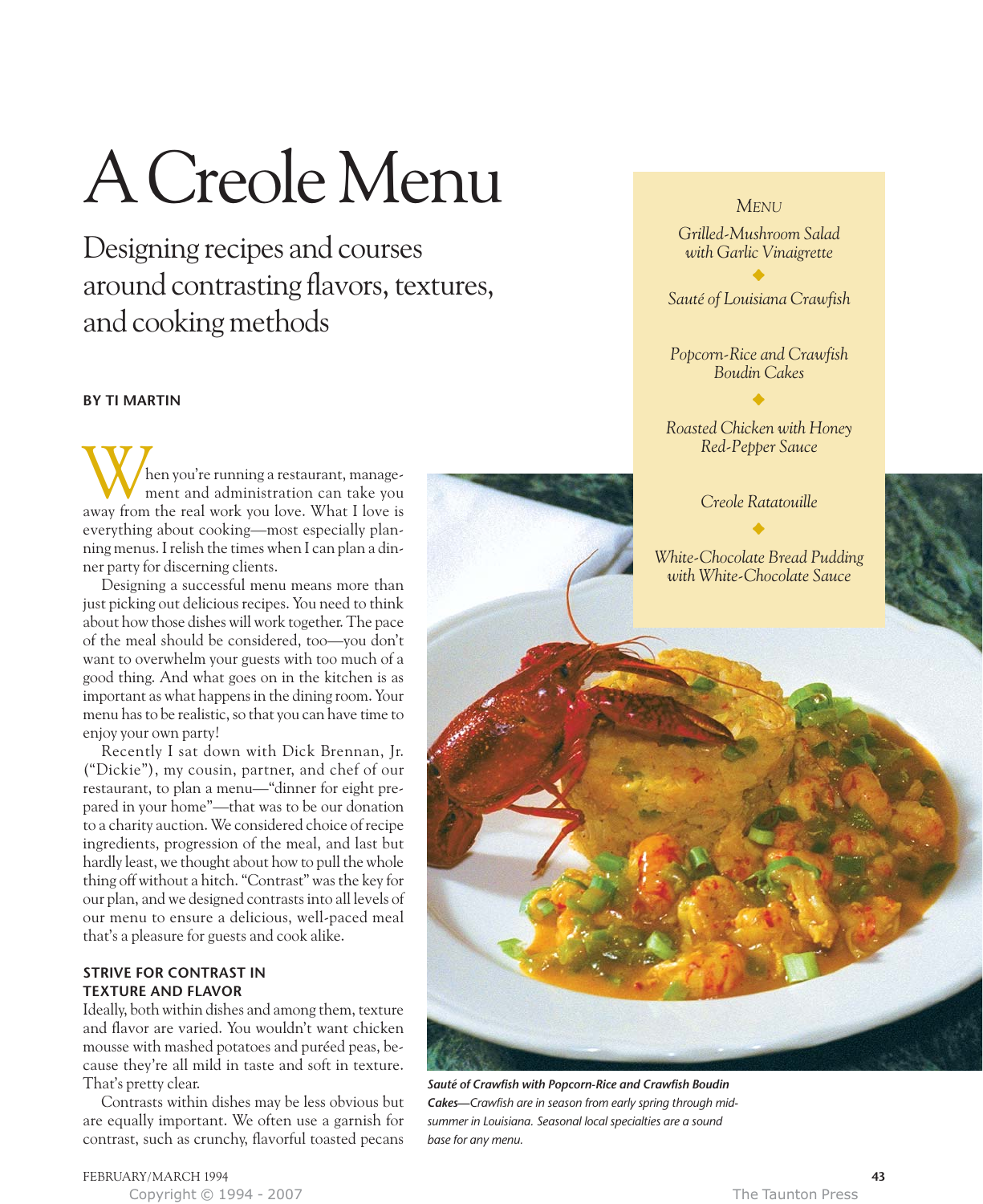

*freshest ingredients for her recipes. She enjoys designing menus for her New Orleans clients, who she thinks have mastered the art of hosting lavish—but never overdone dinner parties.*

on top of soft and delicate trout. Other times, we might find a sauce does the trick, like piquant Parmesan cheese sauce over somewhat dry and bland veal. Even very plainly cooked dishes, at their best, have contrasts. Take a grilled steak, for instance. The dry, crusty exterior complements the

juicy, chewy inside. The idea is to keep the mouth interested and happy rather than letting it get bored.

For our menu, we wanted roasted chicken as the main course. Nothing pleases a greater number of people than a good chicken roasted to a golden brown, and our Creole Seasoning Mix (recipe at right) gives this version a crusty, deliciously flavored skin. The contrast of crisp, slightly spicy skin with the juicy, mild meat makes a sometimes homely dish sublime (recipe on p. 47).

To set off the chicken, we chose a simple red-pepper and honey sauce. It's just a touch sweet, a nice contrast to chicken. While the sauce is meant to have a sweet character, we don't want it to be cloying. Ingredients that contrast with the honey—like the red-wine vinegar and the Worcestershire sauce—will prevent this and give the sauce complexity: it tastes sweet, sharp, salty, and mellow all at once.

Our Creole ratatouille rounded out the plan for the main course (see the recipe on p. 47). Since the chicken sauce is based on red peppers, Dickie planned to omit them from our usual ratatouille recipe. You can always adjust recipes a bit so that they'll complement rather than repeat one another.

In the ratatouille, the con-

trast is one of flavor and color. Our recipe is especially easy to make. You just simmer all the ingredients together until the vegetables are tender. We use tomatoes, eggplant, onion, green pepper, seasonings, and chicken stock.

Before the chicken, we'd serve crawfish. No one

can get enough of them during the season, and so Dickie came up with a double-crawfish special rice-and-crawfish boudin cakes surrounded by a crawfish sauté (see the recipes on p. 46). He would lace the creamy boudin cakes with a few just slightly chewy shellfish and serve them with more craw-

## **Seasoning mixes**

*Seasoning is in cookery what chords are in music.* **—Louis Eustache Ude**

**The importance of seasoning is something New Orleans cooks know innately. Well over thirty years ago, as my mother (Ella Brennan) and uncle (Dickie's father, Dick Brennan) strove for consistency in their first restaurant's most popular dishes, their chefs tried making small batches of seasoning mixes. The goal was to deliver the same flavor to the customer no matter who was cooking. The seasoning mixes have evolved into a few basic recipes, and these vary slightly from one Brennan restaurant to another. As chefs from our kitchens move on, the idea spreads, and now perhaps half the restaurants in New Orleans use their own combination of herbs and spices. Here's an all-purpose version that works well in almost anything. We even use it in mashed potatoes.—T.M.**

### *CREOLE SEASONING MIX*

*Makes 1⁄2 cup.*

*4 tsp. salt 4 tsp. paprika 1 Tbs. granulated or powdered garlic 1 Tbs. black pepper 21⁄4 tsp. granulated or powdered onion 11⁄2 tsp. thyme 11⁄2 tsp. oregano 11⁄2 tsp. cayenne pepper*

Combine all ingredients and store in an airtight container.

fish in a silky, spicy butter sauce. This dish is very rich, and could risk being excessively so, but the piquancy from the fresh scallions and the Creole Seasoning cuts and balances the butter sauce, creating a dish to keep the mouth very happy.

We liked the way the menu was shaping up creamy boudin, spicy shellfish, and the entirely different taste and bite of vegetables and tender chicken. To begin the meal, we added more contrasting textures and flavors: a crisp green salad topped with grilled or broiled shiitake mushrooms, which feel and taste almost meaty, and a basic vinaigrette sharpened with a crushed clove of garlic (recipe on p. 46).

The variety of texture and taste within the salad is important, but this dish also provides a needed contrast to the rest of the menu. The crawfish sauté with rice cakes, the chicken dish, and the ratatouille all contain bright flavors and colors—paprika, cayenne, red and green peppers, scarlet crawfish. The salad, with its deep brown, grilled shiitakes and mix of fresh greens adds an earthy quality, even a rawness, to the overall character of the menu. This rustic dish also makes the crawfish sauté seem all the more elegant and luxurious—again through contrast.

Dessert was easy. We wanted something sweet and mellow after the vivid and spicy flavors of the meal. White-chocolate bread pudding was the answer (recipe on p. 47). Not only is it the most popular item on our restaurant menu, but it offers more textural contrasts. The browned top is chewy or crispy, depending on whether the

Copyright © 1994 - 2007 The Taunton Press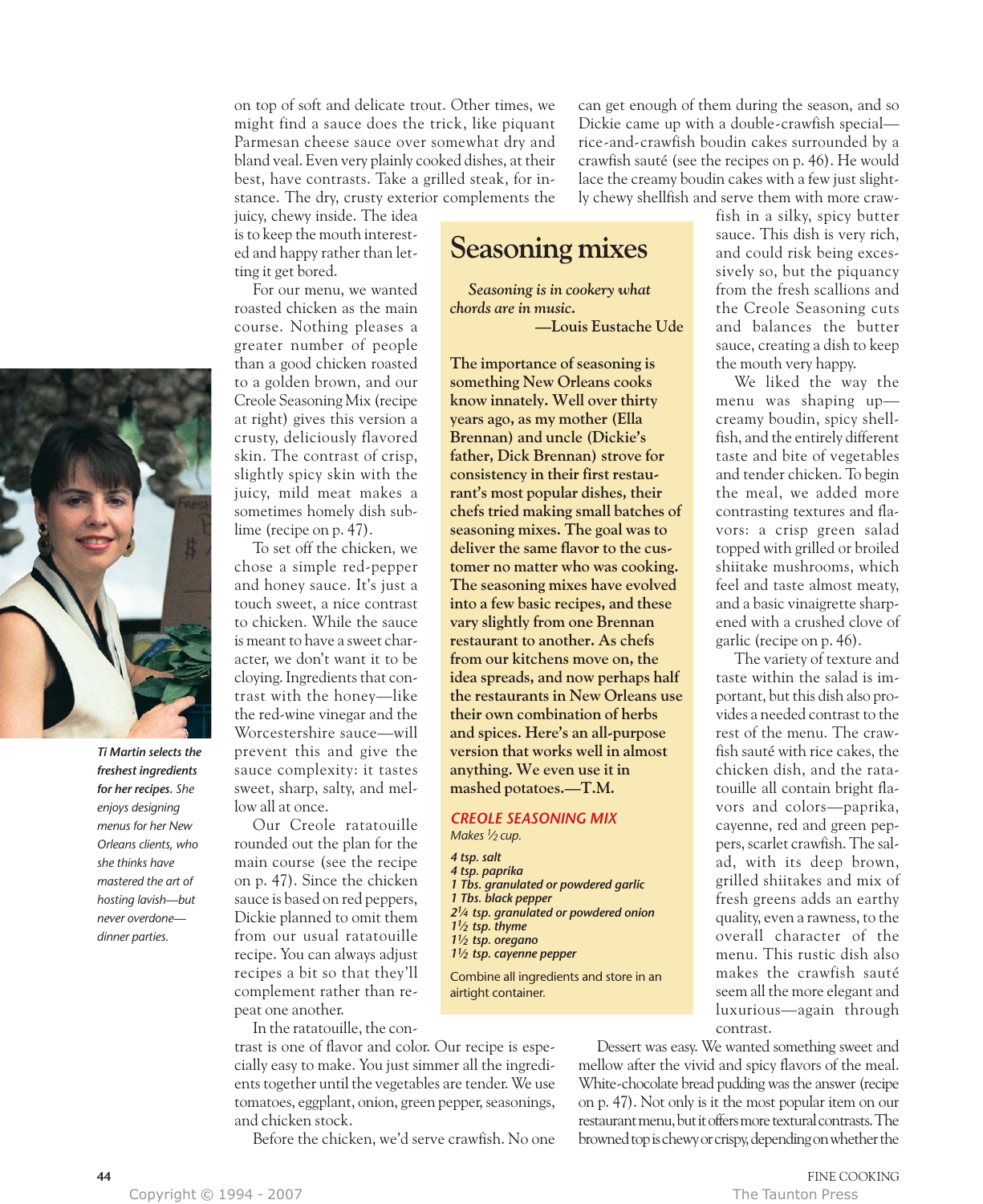dessert is served cold (as we intended to do) or hot. Either way, it contrasts with the smooth white-chocolate custard underneath.

#### **CONSIDER THE PACING OF THE COURSES**

The classic French menu moves from light to fuller flavors—say from sole to chicken to lamb to chocolate. Sort of like Ravel's Bolero, the meal builds to a crescendo. In New Orleans, we certainly have a strong French tradition, and we keep the classic pattern in mind. However, New Orleanians are fond of highly seasoned food that's less subtle than most French dishes. We like a lot of flavor in every course, as you can tell. Our menu is built on a different have the right mix of cooking methods, otherwise pulling off your carefully crafted menu will be too hair-raising. While you don't want to have too much made ahead (because your menu will seem "pre-fab" and lacking in excitement), you should have a few items totally finished and the rest prepped and ready to cook and assemble.

For our dinner, the greens could be washed and dried hours ahead and kept in a bowl in the refrigerator lightly covered with a damp paper towel. The vinaigrette could be made way ahead of time, too. The boudin cakes were another good "do-ahead" dish since the mixture can be made and the cakes shaped and arranged on buttered trays ahead, ready

*Roasted Chicken with Honey Red-Pepper Sauce is an elegant, but light, main course. Contrasting rich and light dishes is key to keeping your menu exciting and well-paced.* 

structure, in which the sequence of dishes is not a gradual progression, but instead sets a pace that alternates light and rich dishes.

We start with a simple salad to whet the guests' appetites. I think greens with a vinaigrette dressing always make you feel hungrier rather than full. And mushrooms don't fill you up any more than the lettuce. The crawfish course with its butter sauce is rich. Then comes another light course—chicken and vegetables—followed by a pull-out-all-thestops dessert with plenty of white chocolate and cream. Light to rich to light to rich. Just like the contrasting flavors and textures, this rhythmic progression keeps your palate awake.

#### **REMEMBER TO BE PRACTICAL**

Dickie had been thinking about the cooking plan all along as we developed the menu. It's critical to to reheat before bringing to the table.

Peeling crawfish can be tedious, although once you get the hang of it, you'll cut down the time. (For more on cooking and peeling crawfish, see Basics, p. 72.) If fresh crawfish aren't available—or if you want to save time cooked, cleaned, and frozen tails are a great substitute. For the sauté, the crawfish can be cooked and peeled and the other ingredients chopped and measured ahead of time. The final assembly will only take about two minutes. If the chickens were all set to go, they could roast unattended while the first courses were being served. The Creole ratatouille could be made days before the meal.

By contrasting our cook-

ing methods, we'll avoid congestion in the kitchen and delay at the dinner table. For this menu, we broil, roast, simmer, and sauté.

We'd broil the mushrooms; then turn the oven down, put the chickens in, and serve the salad. While clearing the first course, we could slip the boudin cakes into the oven along with the chickens. They should be warm by the time the sauté was done. For the main course, we'd heat the ratatouille on top of the stove while carving the chickens. Dickie would cook the white-chocolate pudding one day before the dinner and just cut it up and sauce it when ready to serve.

We knew the menu would be fun to do, but admittedly it's not the quickest in the world, and it's on the lavish side. If you prefer something simpler, you might eliminate the second or third course. If I skipped the chicken, I might serve the crawfish



*Orchestrating a menu is easy with dishes that require little lastminute attention, such*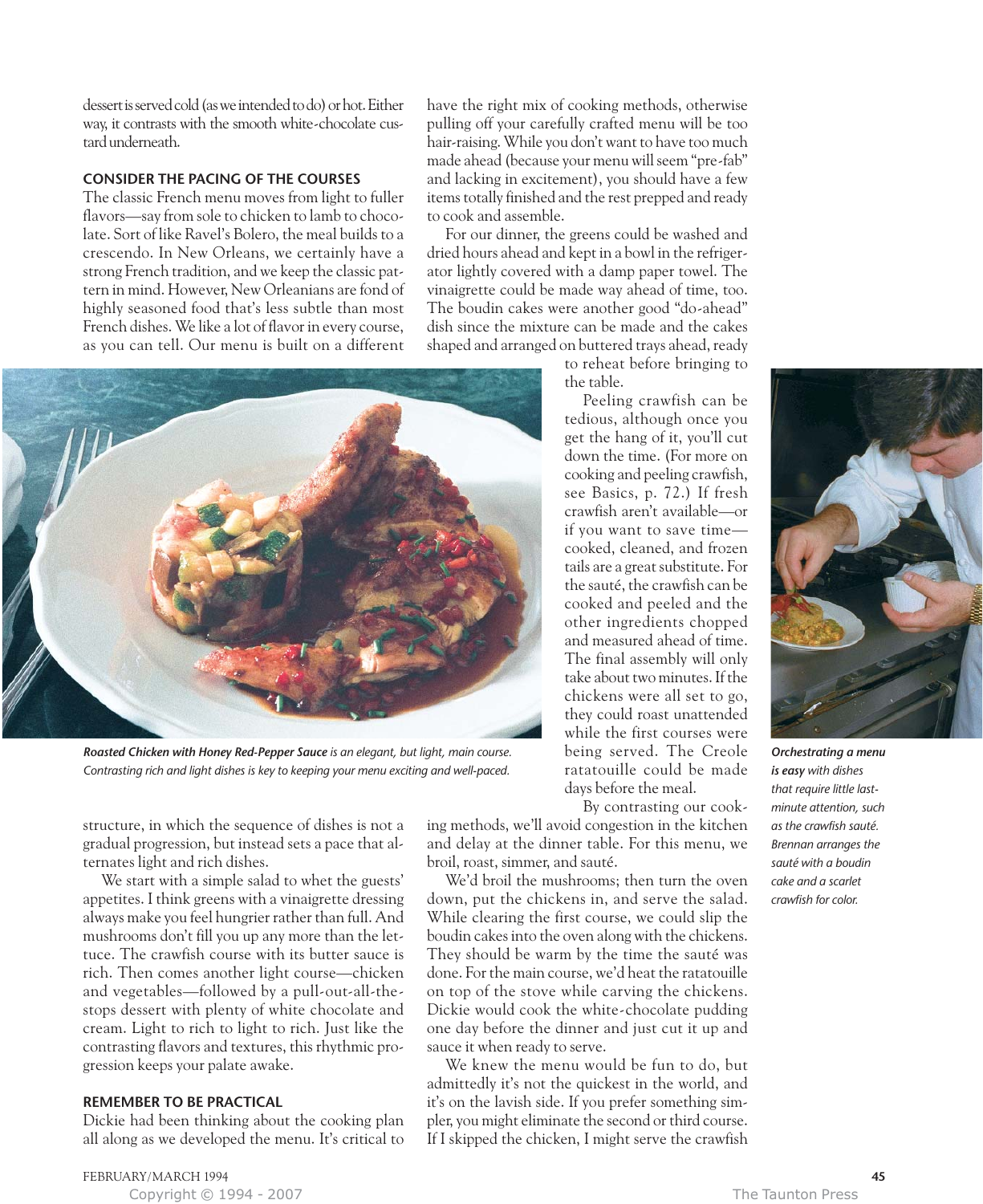first and then the salad to avoid two rich courses in a row. And if the crawfish were omitted, I'd add a carbohydrate to the chicken course, perhaps crisp potato pancakes.

#### *GRILLED-MUSHROOM SALAD WITH GARLIC VINAIGRETTE*

Almost any kind of mushroom can be substituted for the shiitake in this salad, and the greens can be varied, too. Try Belgian endive, romaine, or mixed baby

**MAIL-ORDER**

**Bayou to Go** PO Box 20104

800/541-6610

1039 Toulouse

504/523-2651

**CRAWFISH SOURCES** *The season for fresh crawfish in Louisiana is*

greens. A light wine, such as a sauvignon blanc, will not clash with the vinaigrette. *Serves eight.*

**FOR THE VINAIGRETTE:** *4 tsp. red-wine vinegar 1⁄4 tsp. salt*

*1⁄4 tsp. pepper 1 clove garlic 1⁄2 cup olive oil*

#### **FOR THE SALAD:**

*2 heads radicchio 2 heads frisée 24 medium shiitake mushrooms 3 Tbs. olive oil 1⁄2 tsp. salt 1⁄4 tsp. pepper*

**To make the vinaigrette—**Whisk the vinegar, salt, and pepper together. Crush the garlic and add, and then slowly whisk in the oil.

**To make the salad—**Tear the greens into pieces, wash, and dry. Cut off the mushroom stems so that they're even with the caps. Toss the caps with 1 Tbs. oil and half

the salt and pepper. Grill or broil until tender, about 2 min. a side. Remove from the heat and toss with remaining oil, salt, and pepper. Toss the greens with the vinaigrette, set the mushrooms on top, and pour over the salad any mushroom juices that have accumulated.

#### *SAUTÉ OF LOUISIANA CRAWFISH*

You can buy crawfish live or already cooked and shelled. Most people use the cooked tails. They're so much easier to cook with and don't usually cost more despite the labor. If you do want to try the whole ones, figure you'll get a half pound of cooked, shelled tails from every pound of live crawfish. See Basics, p. 72, for cooking and peeling tips. For mail-order sources of crawfish, see above. Shrimp work beautifully for this recipe, too. The sauté is a great party dish since it all goes together in about two minutes. We like to serve it with a full-flavored chardonnay that stands up to the seasoning in this dish. *Serves eight.*

*12 oz. butter, softened* 

- *6 scallions, chopped (including the tops) 2 small green peppers, diced fine 2 lb. cooked, shelled crawfish tails*
- *2 to 3 Tbs. Creole Seasoning Mix, p. 44 2 Tbs. Worcestershire sauce*

In a frying pan, melt 2 Tbs. of the butter and sauté the scallions, peppers, and crawfish tails with the Creole Seasoning Mix and Worcestershire sauce until warm, about 2 min. Remove from heat. Add the remaining butter about 1 Tbs. at a time, shaking the pan and stirring so that the butter softens and makes a creamy sauce but doesn't melt completely. Serve immediately.

#### *POPCORN-RICE AND CRAWFISH BOUDIN CAKES*

Popcorn rice is available at most supermarkets now, but if you can't find it, any aromatic rice, such as basmati, will work fine. Since we always have lots of crawfish shells around at the restaurant, we use them for stock and put it in this dish. If you have shells, by all means make a stock by cooking them along with a bit of onion, celery, and garlic in enough water to cover them all. Otherwise, regular fish stock will do nicely, or even chicken stock. You can make

> these luscious cakes hours ahead of time and reheat them. They taste something like a Creole risotto. Try these with shrimp, too. *Makes eight cakes.*

*4 Tbs. butter 2 ribs celery, chopped fine 1 green pepper, chopped fine*

*(Continued)*



*The heart and soul of Louisiana cooking come from its wealth of local ingredients, available at their peak from New Orleans' French Market. Access to top-quality ingredients in any region of the country is often through local farmers' markets.*



*rice mixture for the boudin cakes, not so long that it becomes a purée. You want to keep some of the grainy texture but to chop the mixture enough so that it will hold together when formed into cakes.*